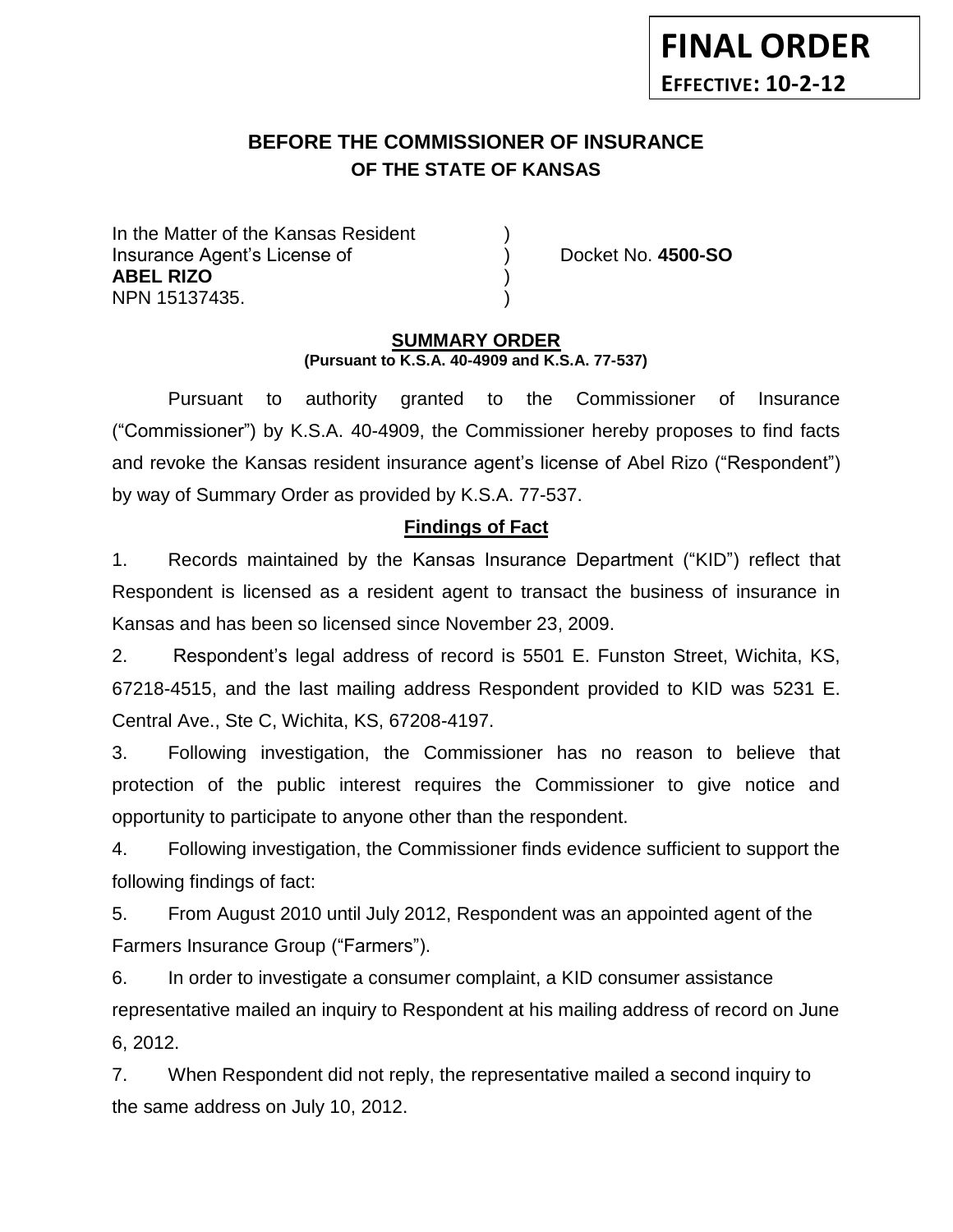8. That letter was returned by the postal service as undeliverable.

9. By letter of August 29, 2012, addressed to Respondent at his legal address of record, counsel for KID summarized the foregoing information and invited Respondent to reply if he disputed the facts.

10. Neither Farmers nor the agent at Respondent's former agency could provide KID with a forwarding address for Respondent, but according to notice from the United States Postal Service, Respondent's mail is being forwarded to his legal address, 5501 E. Funston Street, Wichita, KS 67218-4515.

11. The letter has not been returned and is presumed to have been delivered.

12. To date, Respondent has not replied; thus, the facts are deemed undisputed.

# **Applicable Law**

13. K.S.A. 2011 Supp. 40-4909(a) provides, in relevant part:

"The commissioner may deny, suspend, revoke or refuse renewal of any license issued under this act if the commissioner finds that the applicant or license holder has: . . .

(8) Used any fraudulent, coercive, or dishonest practice, or demonstrated any incompetence, untrustworthiness or financial irresponsibility in the conduct of business in this state or elsewhere.. . ." K.S.A. 2011 Supp. 40- 4909(a).

14. The Commissioner may revoke any license issued under the Insurance Agents Licensing Act if the Commissioner finds that the interests of the insurer or the insurable interests of the public are not properly served under such license. K.S.A. 2011 Supp. 40-4909(b).

# **Conclusions of Law**

15. The Commissioner has jurisdiction over Respondent as well as the subject matter of this proceeding, and such proceeding is held in the public interest.

16. The Commissioner finds that Respondent's license may be revoked pursuant to K.S.A. 40-4909(a)(8) because, in abandoning the agency without notifying Farmers of a forwarding address, promptly placing a forwarding order with the postal service, or changing his address in KID's records, Respondent has demonstrated incompetence, untrustworthiness or financial irresponsibility in the conduct of business.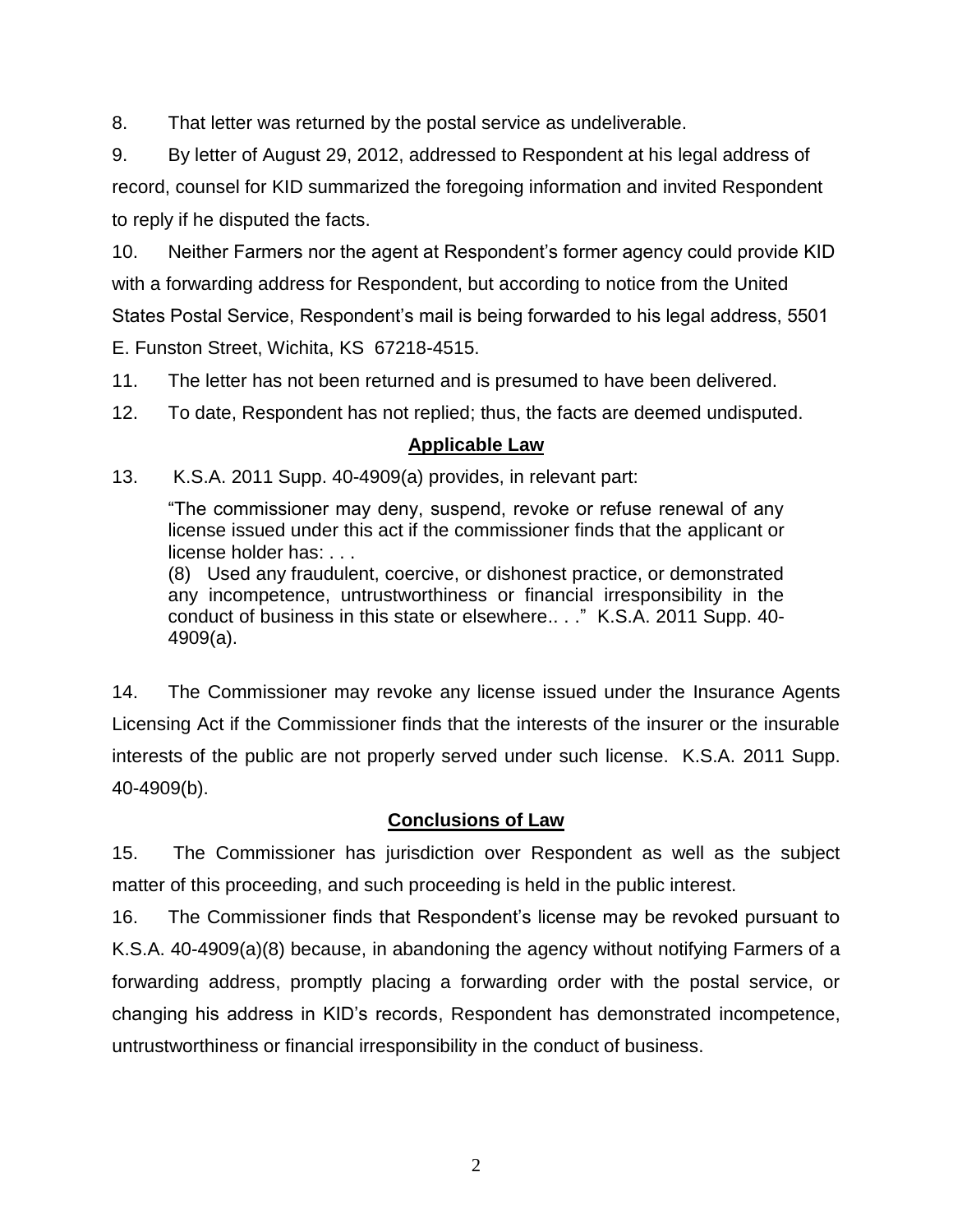17. Based on the foregoing findings, the Commissioner concludes that sufficient grounds exist for the revocation of Respondent's insurance agent's license pursuant to K.S.A. 40-4909(a).

18. The Commissioner further concludes Respondent's license may be revoked pursuant to K.S.A. 40-4909(b) because such license is not properly serving the interests of the insurer and the insurable interests of the public.

19. Based on the facts and circumstances set forth herein, it appears that the use of summary proceedings in this matter is appropriate, in accordance with the provisions set forth in K.S.A. 77-537(a), in that the use of summary proceedings does not violate any provision of the law, the protection of the public interest does not require the KID to give notice and opportunity to participate to persons other than Respondent, and after investigation, KID believes in good faith that the allegations will be supported to the applicable standard of proof.

#### **Policy to be Served**

20. Before issuing an insurance agent license, the Commissioner must determine that the applicant is qualified and has not committed any act that would be grounds for denial, suspension, or revocation. K.S.A. 40-4905(b). Further, the Commissioner may revoke any license issued under the Insurance Agents Licensing Act if the Commissioner finds that the interests of the insurer or the insurable interests of the public are not properly served under the license. The following action is necessary and appropriate to promote the security and integrity of the insurance business and protect insurance consumers by licensing, or continuing to license, persons or entities to sell, solicit, or negotiate insurance in the State of Kansas only if their conduct indicates they are both qualified and trustworthy.

**IT IS THEREFORE ORDERED BY THE COMMISSIONER OF INSURANCE THAT** the Kansas resident insurance agent's license of **ABEL RIZO** is hereby **REVOKED. It is further ordered,** that **ABEL RIZO** shall **CEASE and DESIST** from the sale, solicitation, or negotiation of insurance, doing any act toward the sale, solicitation, or negotiation of insurance, and/or receiving compensation deriving from the sale, solicitation, or negotiation of insurance in Kansas or on Kansas risks through business conducted on and after the effective date of this order.

3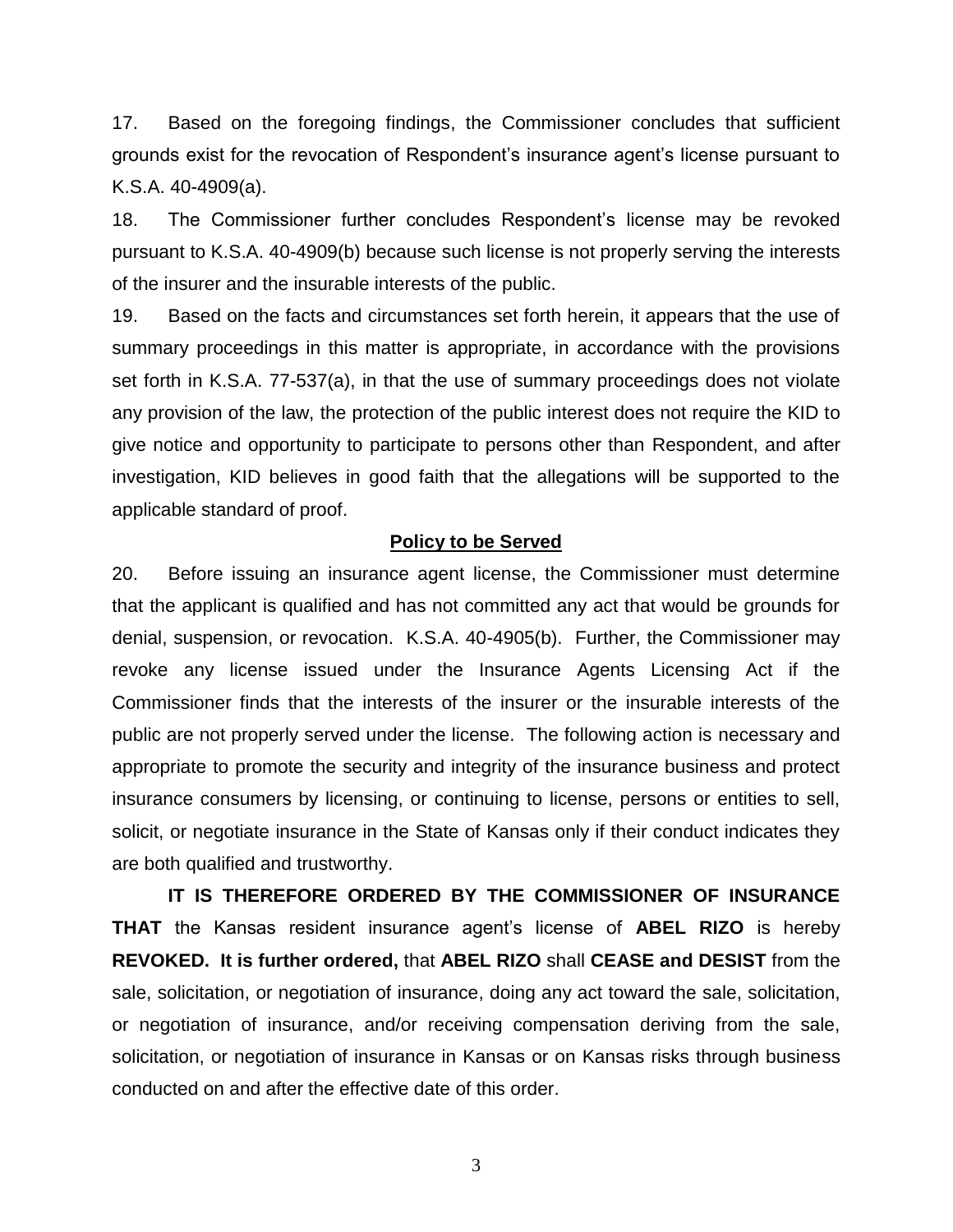**It is further ordered**, pursuant to KSA 77-415(b)(2)(A), that this order is designated by KID as precedent.

## **IT IS SO ORDERED THIS \_\_24th\_\_ DAY OF SEPTEMBER 2012, IN THE CITY OF TOPEKA, COUNTY OF SHAWNEE, STATE OF KANSAS.**



\_/s/ Sandy Praeger\_\_\_\_\_\_\_\_\_\_\_\_\_\_\_\_ Sandy Praeger Commissioner of Insurance

BY:

/s/ Zachary J.C. Anshutz Zachary J.C. Anshutz General Counsel

# **NOTICE OF RIGHTS TO HEARING AND REVIEW**

**Within fifteen (15) days of the date of service of this Summary Order, Respondent** may submit a written request for a hearing pursuant to K.S.A. 77-537 and K.S.A. 77-542. Any request for a hearing should be addressed to the following:

Zachary J.C. Anshutz, General Counsel Kansas Insurance Department 420 S.W.  $9<sup>th</sup>$  Street Topeka, Kansas 66612

If a hearing is requested, the Kansas Insurance Department will serve notice of the time and place of the hearing and information on procedures, right of representation, and other rights of parties relating to the conduct of the hearing.

**If a hearing is not requested in the time and manner stated above, this Summary Order shall become effective as a Final Order upon the expiration of time for requesting a hearing.** In the event Respondent files a Petition for Judicial Review, pursuant to K.S.A. 77-613(e), the agency officer to be served on behalf of the Kansas Insurance Department is

Zachary J.C. Anshutz, General Counsel Kansas Insurance Department 420 S.W.  $9<sup>th</sup>$  Street Topeka, Kansas 66612